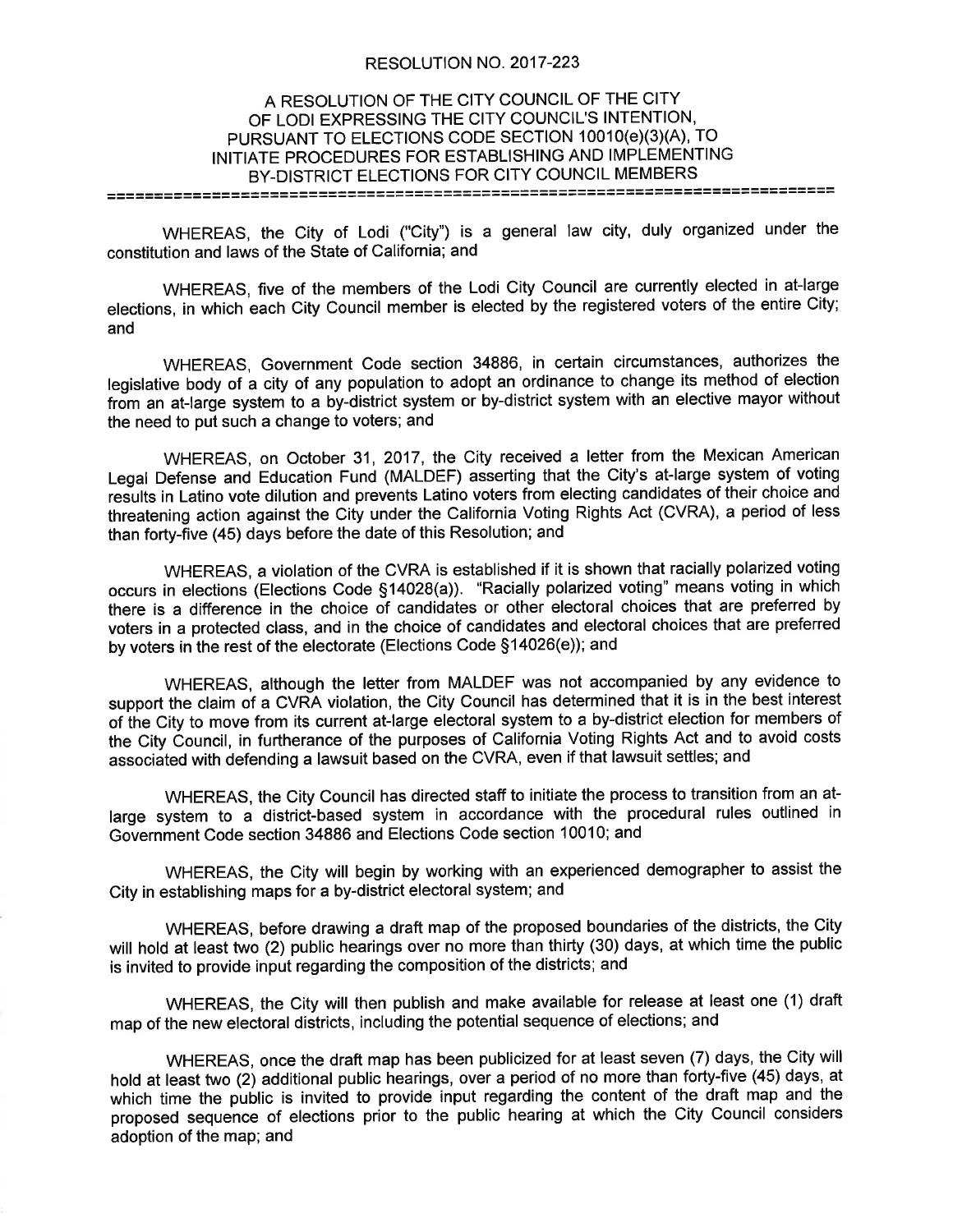WHEREAS, if a draft map is revised at or following a public hearing, the revised map will be published and made available to the public at least seven (7) days before the City chooses to adopt it; and

WHEREAS, in determining the final sequence of staggered district elections, the City Council will give special consideration to the purposes of the California Voting Rights Act, and will take into account the preferences expressed by the members of the districts.

NOW, THEREFORE, BE lT RESOLVED by the City Council of the City of Lodi as follows

Section 1. The above recitals are true and correct and are incorporated herein by this reference.

Section 2. The City Council hereby resolves, pursuant to Elections Code section 10010, to adopt a by-district election system by ordinance as authorized by California Government Code section 34886, for use in the City's General Municipal Election for City Council members.

Section 3. The City Council further resolves to retain a qualified demographer, hold at least five (5) public hearings and publish at least one (1) draft map and staggering sequence, pursuant to the proposed hearing schedule attached hereto as Exhibit "4".

Section 4. The City's redistricting/demographic consulting firm, acting under the supervision of the City Attorney, is hereby authorized to direct and formulate one or more electoral district scenarios for review by the public and City Council at two or more public hearings as necessary, in accordance with the City's proposed timeline.

Section 5. Working with the demographic consulting firm, staff is directed to publicize relevant maps, information, notices, agendas, and other materials regarding by-district elections and to establish means of communication to answer questions from the pubfic.

Section 6. All public hearings shall be noticed as follows: posting on the City's website at least ten (10) calendar days in advance of the hearing and publication at least ten (10) days in advance of the hearing in the newspaper adjudicated to provide notice within the City.

Section 7. The City Attorney and the City Manager are authorized to take any and all other necessary actions to give effect to this Resolution.

Section 8. This Resolution shall become effective immediately upon its adoption.

Dated: December12,2017

I hereby certify that Resolution No. 2017-223 was passed and adopted by the City Council of the City of Lodi in a special meeting held December 12,2017 , by the following vote:

| AYES:           | COUNCIL MEMBERS - Johnson, Kuehne, Mounce, and<br>Mayor Nakanishi |
|-----------------|-------------------------------------------------------------------|
| NOES:           | <b>COUNCIL MEMBERS - Chandler</b>                                 |
| ABSENT:         | <b>COUNCIL MEMBERS - None</b>                                     |
| <b>ABSTAIN:</b> | <b>COUNCIL MEMBERS - None</b>                                     |
| DISQUALIFIED:   | <b>COUNCIL MEMBERS - None</b>                                     |

N Clerk ERM FERRAIOLO